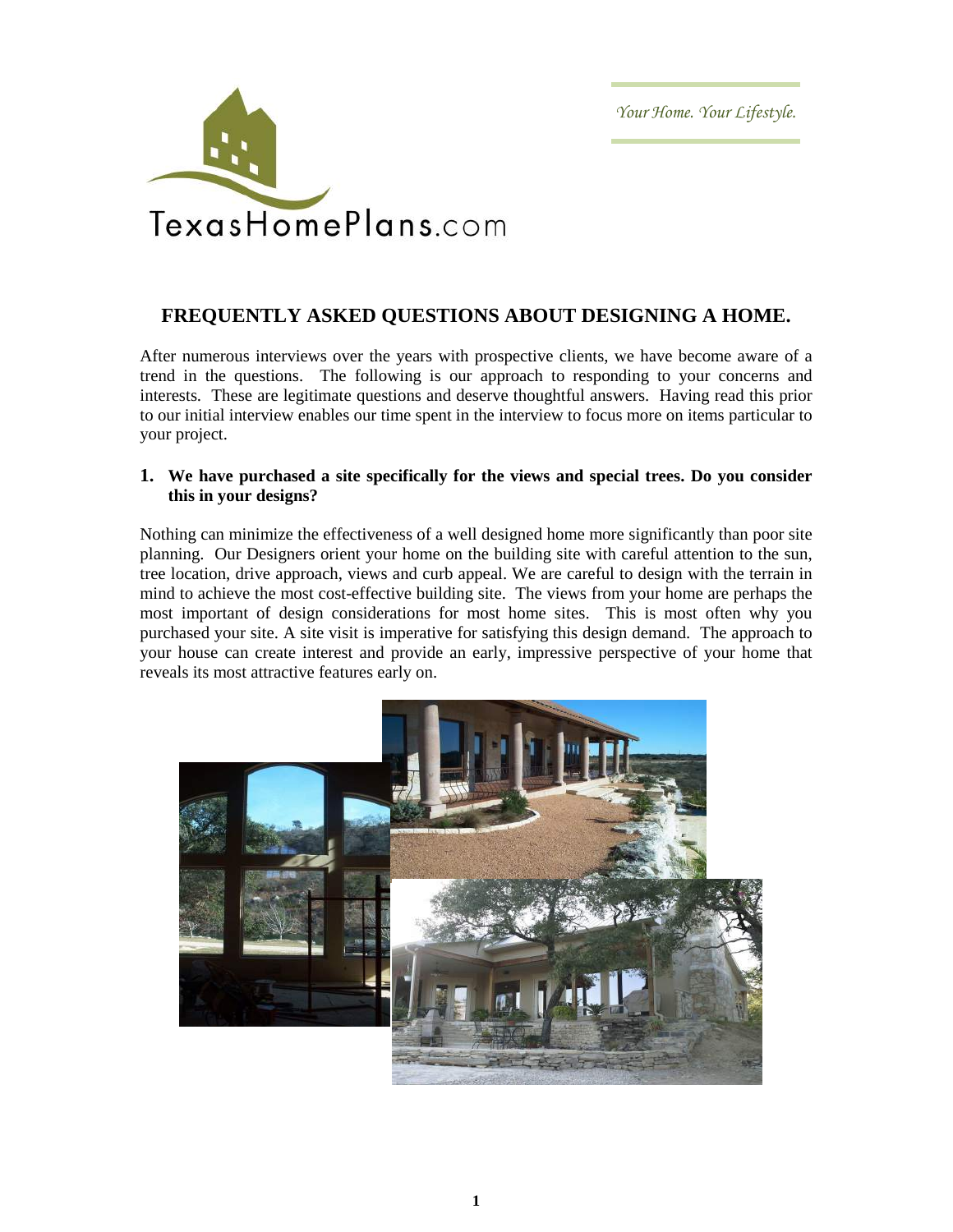#### **2. How are floor plans developed?**

Developing an outstanding floor plan is the product of years of experience in design, structural inspection, critiquing and reviewing plans and physical structures. Our Design professionals are gifted with perceiving three dimensional spatial relationships and visualization of the finished product. The greater the designer's structural experience, the more freedom to create. Developing a floor plan involves the integration (or sculpturing) of the roof plan, elevations and site requirements. Our experienced Design team will create an innovative floor plan that flows with your lifestyle.

We have developed fairly sophisticated questionnaires. From these questionnaires and "intake" information that you will provide us, we develop your floor plan. We can work from whatever information you wish to furnish… word descriptions (specific or general), sketches and/or pictures, but these questionnaires have proven to be most helpful to our clients and our firm.

Awareness of efficient and innovative flow pursuant to lifestyle types is fundamental, but listening to the client is paramount. Designing a floor plan is much like sculpting in that one must keep in mind the roof shape, the elevation concept and the interior shapes and space. We like integrating shapes, angles, octagons and circles to create an interesting home; however, in our effort to be sensitive to the client and Builder we are very aware that angles of perimeter walls are more expensive to design.

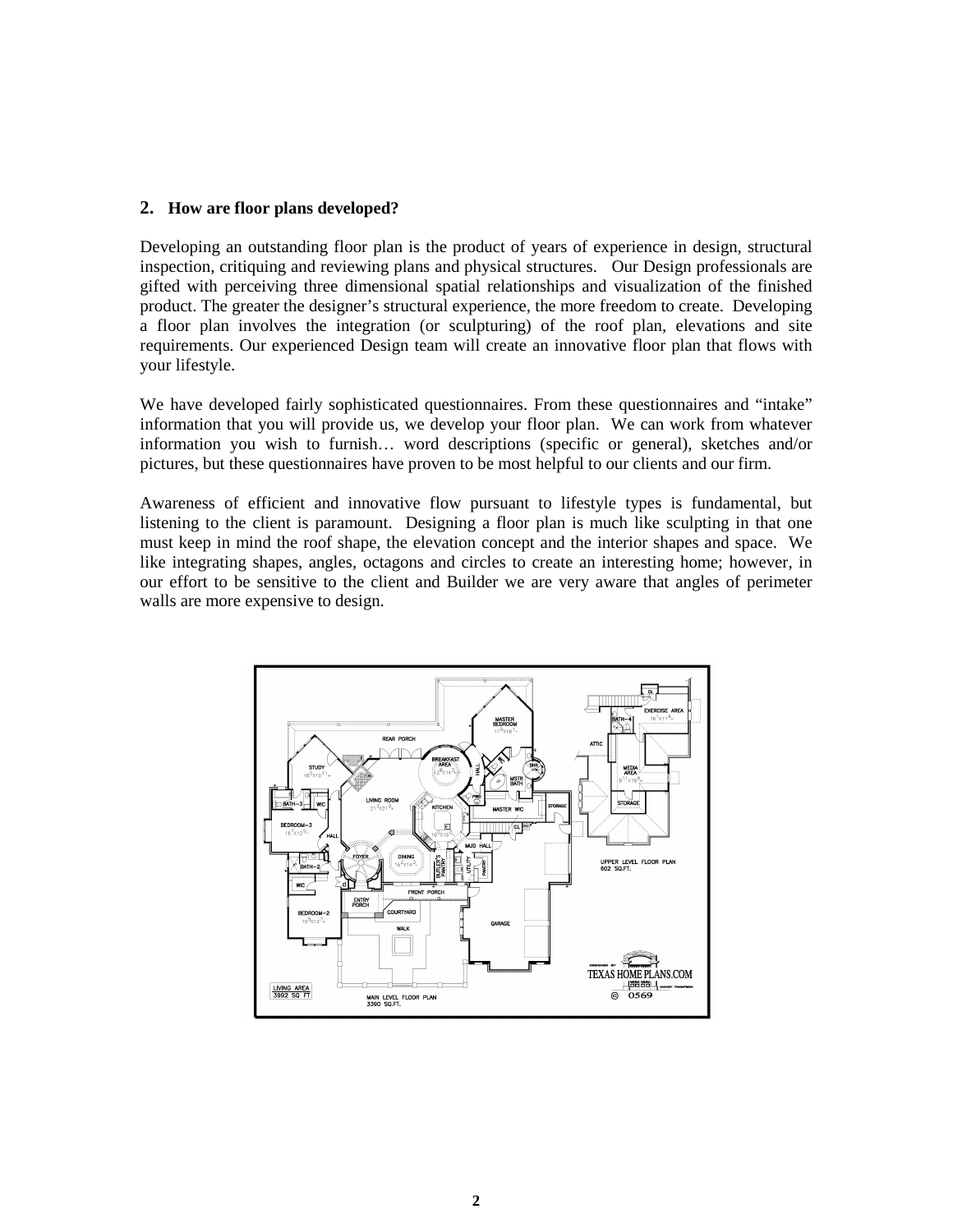#### **3. What is your favorite style of architecture?**

Many clients ask us "what is your favorite design style?" hoping it will correspond with that of their dream home. We would be less than honest if we followed their lead. It is our belief that a professional artist designing custom homes would not necessarily have a favorite style. A seasoned artist in this design industry appreciates a multitude of styles and is cautious of being limited to any one or a few. A design professional should develop and continue developing a repertoire of design elements for a myriad of styles and be ready and eager to study and explore new styles when a client so requests. He should hone his artistic skills to optimize the sculpturing and blending of spatial relationships, proportions, texture, appointments and materials. While style should not define one's designs, each designer usually has a major underlying influencing bent or thrust. For example we will admit that our thrust is the "Old World" feel adapted to the many Texas styles. While we enjoy and appreciate clean contemporary lines and elements, our preference is to create homes that appear to have been here for some time even if we develop contemporary lines. Patina with age seems to have a romantic charm for some reason. Materials, finishes and appointments that resemble construction of ages past help produce this charm.

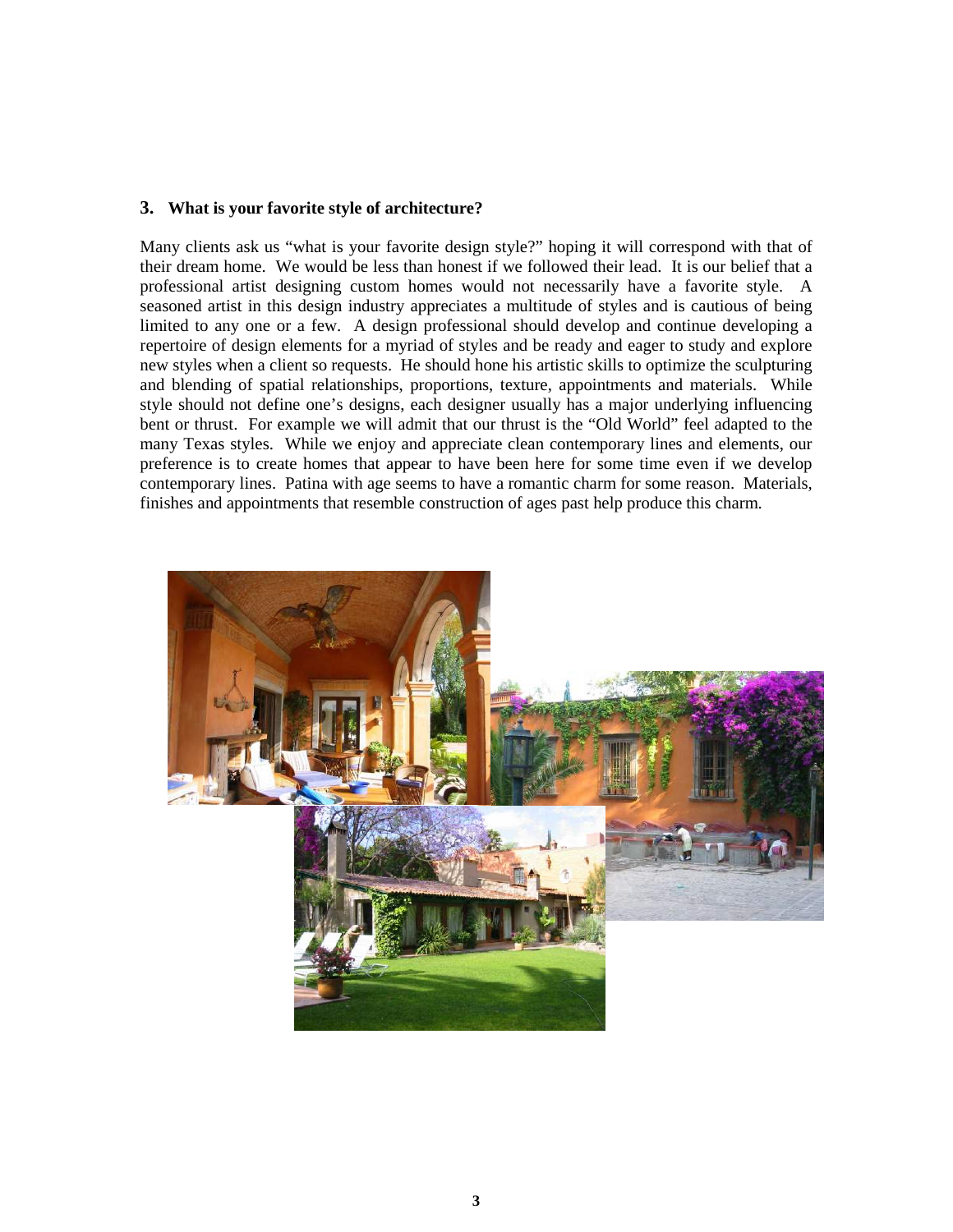## **4. Can your firm satisfy our lighting and electrical desires?**

We feel lighting is as much a part of architecture as the physical structure. We love lighting! It is the life of architecture. It's the sparkle, pizzazz and essence of your home. Lighting accentuates texture, it highlights color and emphasizes special appointments. Lighting is designed for practical tasks and for serenity and mood. Improperly designed lighting can be obtrusive, glaring and ineffective.

Because of the importance we place on lighting we have instituted a system of lighting design that goes beyond what most residential designers or architects use. Our system allows us to note the "type" of light source not just the location of a fixture. After laying out the floor plan, roof plan and elevations, we will study the design in order to create the most effective lighting design accenting certain features and washing others, etc.

Electrical power at a minimum is prescribed by code. We naturally go beyond the code and consider your specific needs and when requested comply with "Smart Home" criteria. Also, we ask our clients to complete a "Lighting and Electrical questionnaire, which helps incorporate their specific desires.

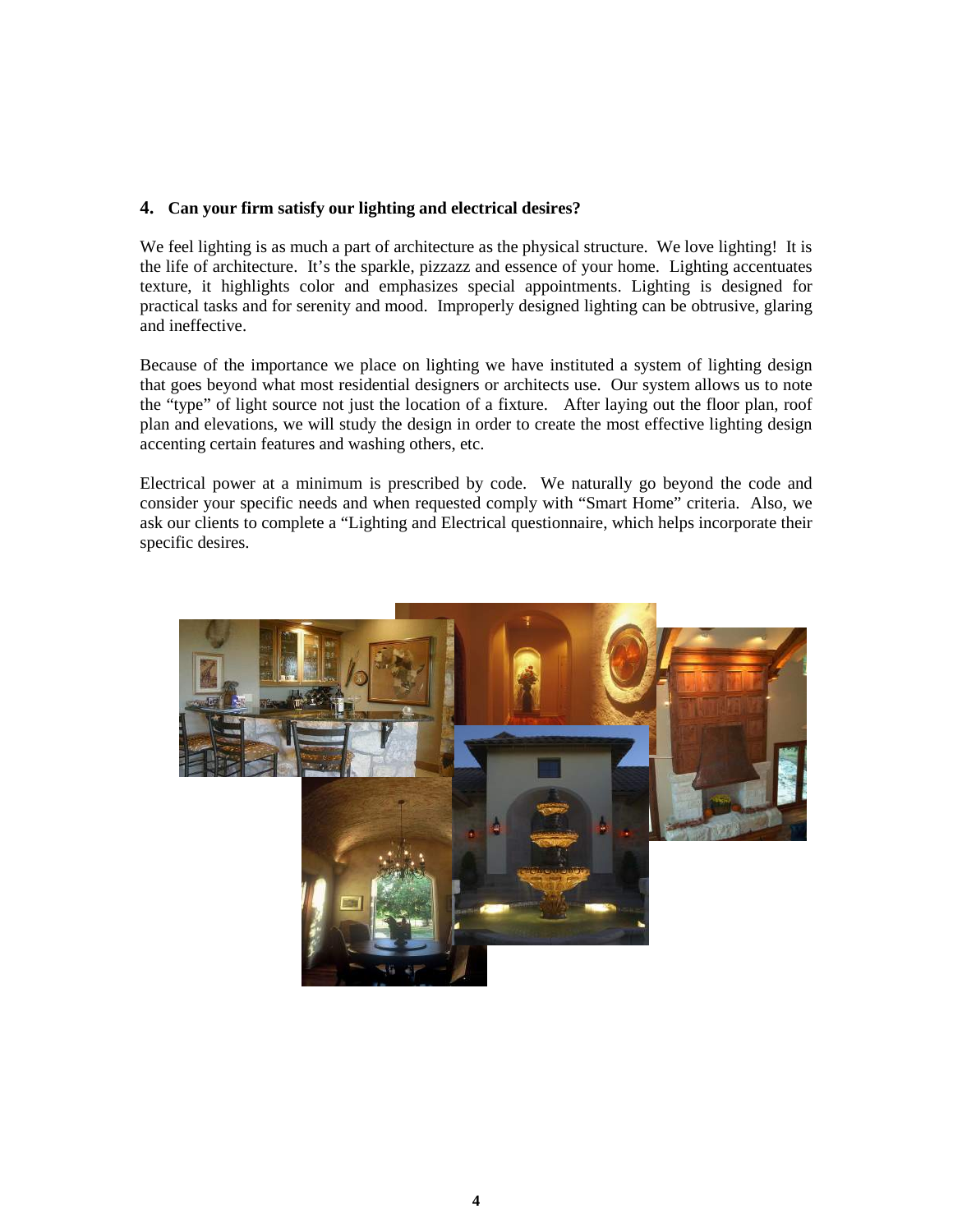## **5. What is your philosophy regarding kitchen design?**

The kitchen in many instances is the most important design feature of the interior of one's home. Even if the homeowner is not a cooking or food prep fanatic, much of a family's time is spent in and around the kitchen. Because of this, much thought should be given to function, flow and appearance. Further, if the owner is a "home chef" who is really interested in food preparation, he or she will have definite ways of making the kitchen serve their workflow. The many types of food preparation, such as baking, grilling, sushi bar etc. require that the special needs of the chef are taken into consideration and incorporated into the design.

 Our experience in commercial kitchen design has given us a depth of understanding in the design of efficient and functional kitchens. However, we know that the kitchen is usually the center of life in a home and **beauty** often overshadows function and flow. Our job is to artistically integrate these two elements. Further, kitchens are the most cluttered or busy appearing room in the house. Simplicity in design is the goal of a pleasing kitchen design in our opinion.

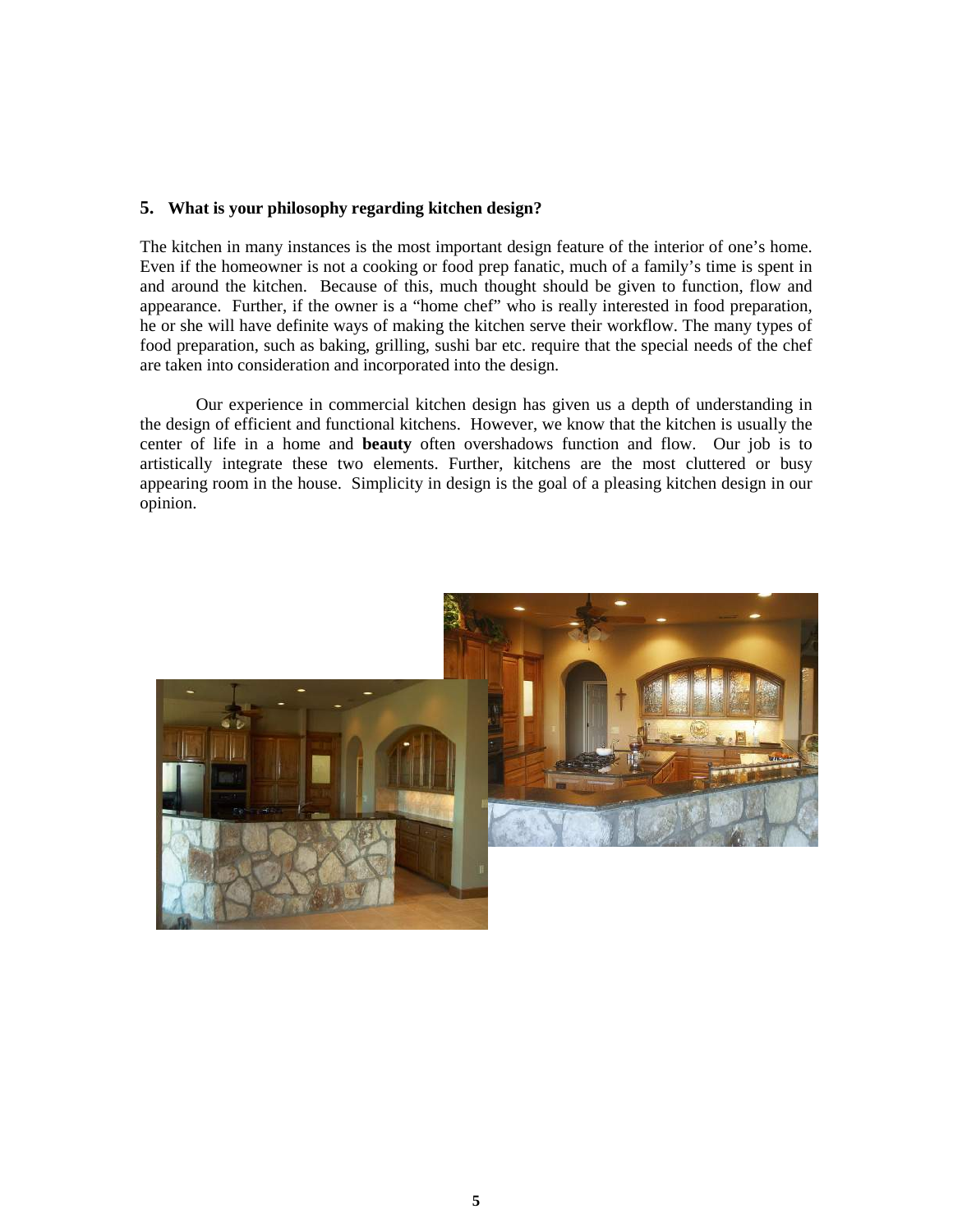## **6. What about your structural integrity?**

The structural integrity of a home design is based on 1) understanding of the reasons behind building codes, 2) construction experience and 3) understanding and familiarity with a multitude of building materials. Our design professional's experience as a contractor and developer has provided us with an in-depth understanding of the technical aspects of home construction. The result is a set of construction documents that exceed local building codes, make sense to building trades and are well received by Homebuilders. As a testimony we have designed the **personal** home for ten of the top Homebuilders in Kerr County. Please ask us for a list of references.



#### **7. How would you describe the quality of your design documentation?**

After a number of years of dividing our focus between commercial and residential design TexasHomePlans.com limited its design efforts to single family homes. The design concept of every TexasHomePlans.com home is developed by Mr. Thompson personally with close attention and supervision of the drafting details. The staff at TexasHomePlans.com has been created with the idea of "layering" responsibilities with checks and balances. The Designer is free to direct his focus on concept and artistic sculpturing while the Design Coordinator concentrates on detail and mechanics necessary to develop the concept. The design plans for your home will have been reviewed by at least two staff members resulting in increased quality and integrity of the drawings. Since our only business is home design and our experience is extensive, the design process is expedient resulting in a uniquely crafted plan to build your home.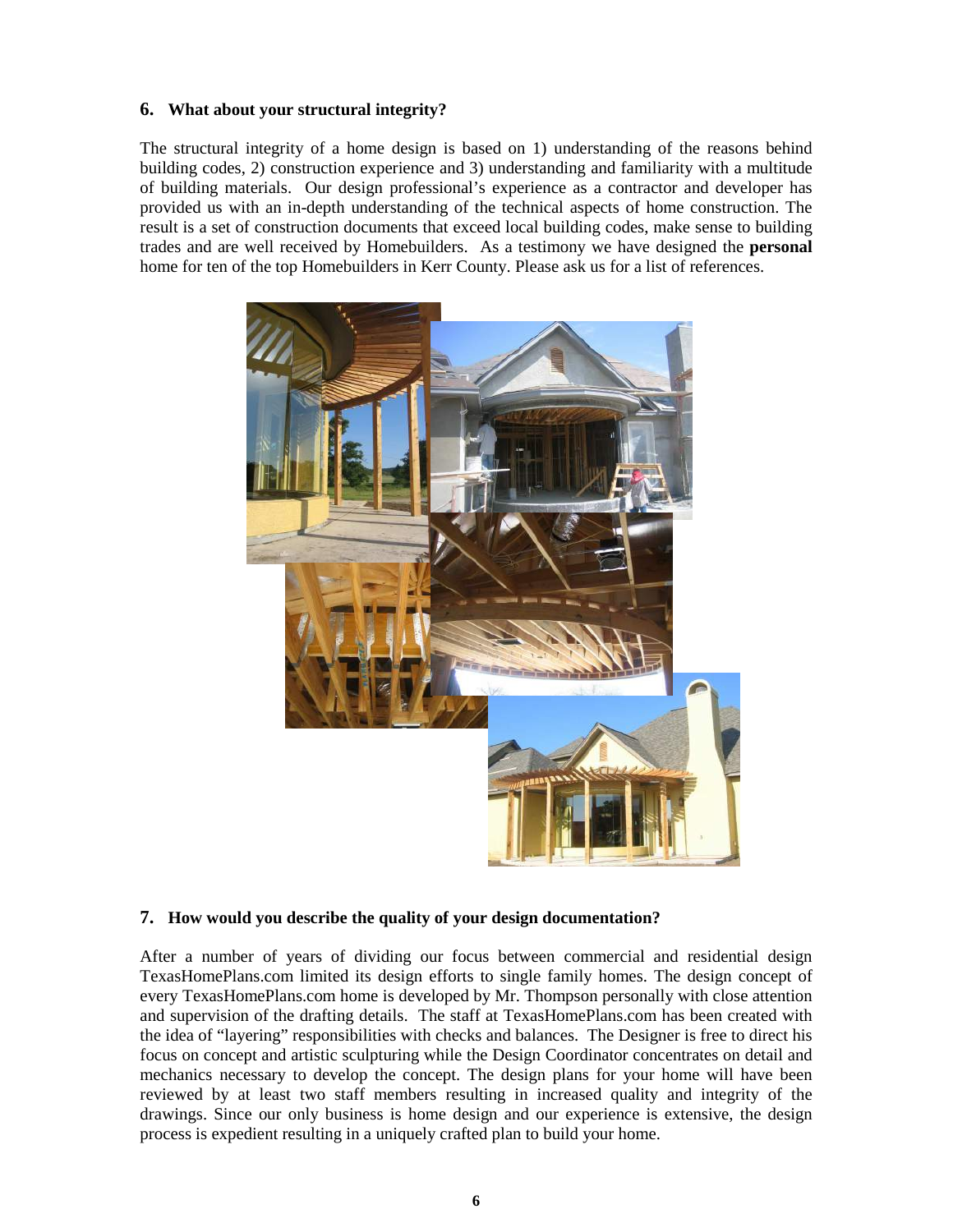Because we want to design the perfect home for you we ask you questions. As mentioned previously, we have developed a questionnaire that addresses almost every part of your home. After you have completed the questionnaire it becomes a tool that is a great asset for enhancing the quality of the drawings because all layers of the design team become aware of your needs and desires making communications more effective.

## **8. What is included in a set of custom home plans?**

Normally we provide what we call a **"Builder's set of plans"** for custom home designs. Our approach to documentation has proven to be the most effective and efficient means of home architectural development. This is a set of drawings from which Homebuilders can execute a good likeness of what is envisioned for your home. This set of documents typically include the following:

- Floor plan
- All exterior elevations (front, side and rear view)
- Roof plan
- Lighting and electrical plan
- Foundation footprint (includes elevation changes and plumbing layout)
- Building section(s) (Only those necessary to communicate special ceiling or column design or other details not easily described on other drawings)
- Wall elevation of the fireplace
- Site plan.

## **What is not included in a "Builder's set of plans".**

There are a number of items that are often included in a set of construction documents, which are not included in a Builder's set of plans such as:

• **Engineered Foundation Design.** Because of some relatively new legislation most Homebuilders require that the foundation engineering be developed by a licensed/registered Engineer. We are not Engineers nor are but a few Architects in the state licensed professional Engineers. We agree with the Homebuilders that such critical element of the building should be engineered. We do however, coordinate the Engineered Foundation Design.

• **Framing Plans.** Most Builders choose to use either their material suppliers or a trusted third party to develop the framing plans. If the material supplier does this, there is usually no charge to the Builder. If a third party contractor develops the plan, the Builder will usually have developed a style of framing to which said party will adhere.

• **Air-Conditioning System Design.** It is **not** common in the residential construction industry for the Architect or Home Designer to provide the air conditioning system design. We do, however, think through the potential layout to ensure adequate access, return air and duct layout. Often we will consult with an Air Conditioning Contractor concerning questionable situations. We do provide space for and locate return air cavities in most cases. Air conditioning design is as much an art as is engineering. Most residential Air-Conditioning Contractors seem to be very capable of designing and installing the systems from our plans.

• **Plumbing Diagrams.** Again it appears that residential Plumbing Contractors are sufficiently capable of designing and installing a residential plumbing system. There is a state plumbing code that is a strong guide for the Plumbing Contractor. Our Foundation Footprint and Plumbing Layout help considerably to minimize mistakes in locating fixtures, etc.

• **Cabinet Elevations.** Cabinet elevations refer to the front view of the cabinets. Our plans are fairly detailed pursuant to the cabinets in plan view. While we've designed a number of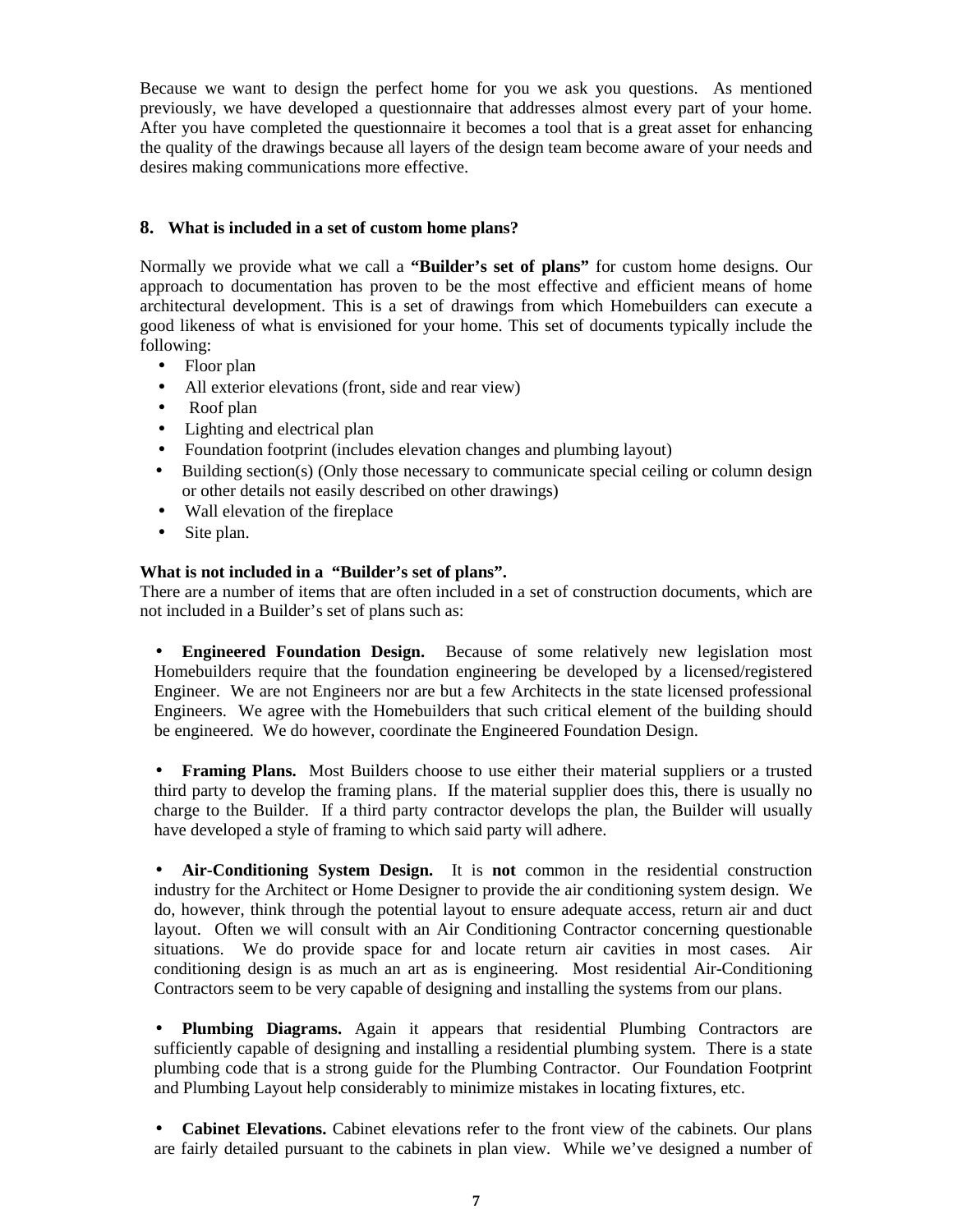cabinet elevations, most clients today do not want to pay us for that service. Currently, the typical process for your builder is to send you with our plans to his cabinetmaker. Utilizing our very descriptive plan, he will "flesh out" the cabinet plans. Typically the cabinetmaker is mechanized and his equipment is computer driven however, he has to input the data into his computer, as he cannot use the computer information from the Designer's CAD program. Having said all of this we do from time to time develop the cabinet elevations. It is a costly process, however.

**Material Descriptions (for specifications).** We do furnish a flooring material list and we also are specific as to "types" of materials utilized on the exterior. We normally do not get involved in specific material selection. For example, we will note where there is to be stone but we do not specify the cut, style, type, color, mortar, etc. Usually the materials to be utilized in your structure are developed from two primary sources… your Homebuilder and your Interior Designer (See paragraph 9. Below).

• **Wall Sections:** Typically we do not provide this detail. A wall section usually includes the composition of the perimeter walls, ceiling and roof (including insulation, sheathing and moisture protection etc.). These items are built as "systems". There are many different systems and one may be as effective as another. Each Builder has his own desired composition. It has proven to be ineffective for this industry to charge the client for drawing such a variable item. If you have a particular system in mind and would like for us to develop it, we will provide such detail. However, it can usually be settled with your Builder in a matter of minutes and be included in your contract. Generally our clients select a Builder on the basis of his quality as well as price. They have a good idea of his style and quality of wall composition.

## **9. Do you recommend the use of an Interior Designer in conjunction with your design services?**

We highly recommend the use of an Interior Designer. They can simplify your building experience significantly. If you involve your Interior Designer early on, by the time the plans are completed they will have helped you pick out exterior materials and colors, interior materials and colors, wall and ceiling materials, plumbing fixtures, lighting fixtures, appliances and flooring. They will prepare a list to accompany your plans when you submit them to your Builder. With this information you and your Builder will be able to quickly select or specify all other materials necessary to construct your home. You will deal with such items as wall composition (sheathing, insulation, etc) roofing and ventilation. Following this process you will obtain a price from your Builder which should be very accurate with minimal surprises. There should be very few, if any, allowances. These are usually the big surprise items.

## **10. What is the design process?**

Many of our clients are out of town so we have learned how to minimize the number of meetings. Much of our communication can be effected via e-mail, fax, phone or FedEx. In addition to the introductory meeting, typically there will be three meetings: "Intake" "Preliminary Presentation" and "Lighting and Electrical Presentation". The **Intake**  meeting will usually include the site visit. The next meeting will be the **Preliminary Presentation** where we present the preliminary floor plan and a few rough sketches of the elevation. After the Preliminary Presentation we communicate details via fax, e-mail and/or FedEx. Seldom will we need two presentations of the preliminary drawings, but if we are not real close on the first go round, we believe it is important to have a second presentation. The last personal meeting will be the **Lighting and Electrical Presentation,** which usually occurs during the development of construction documents.